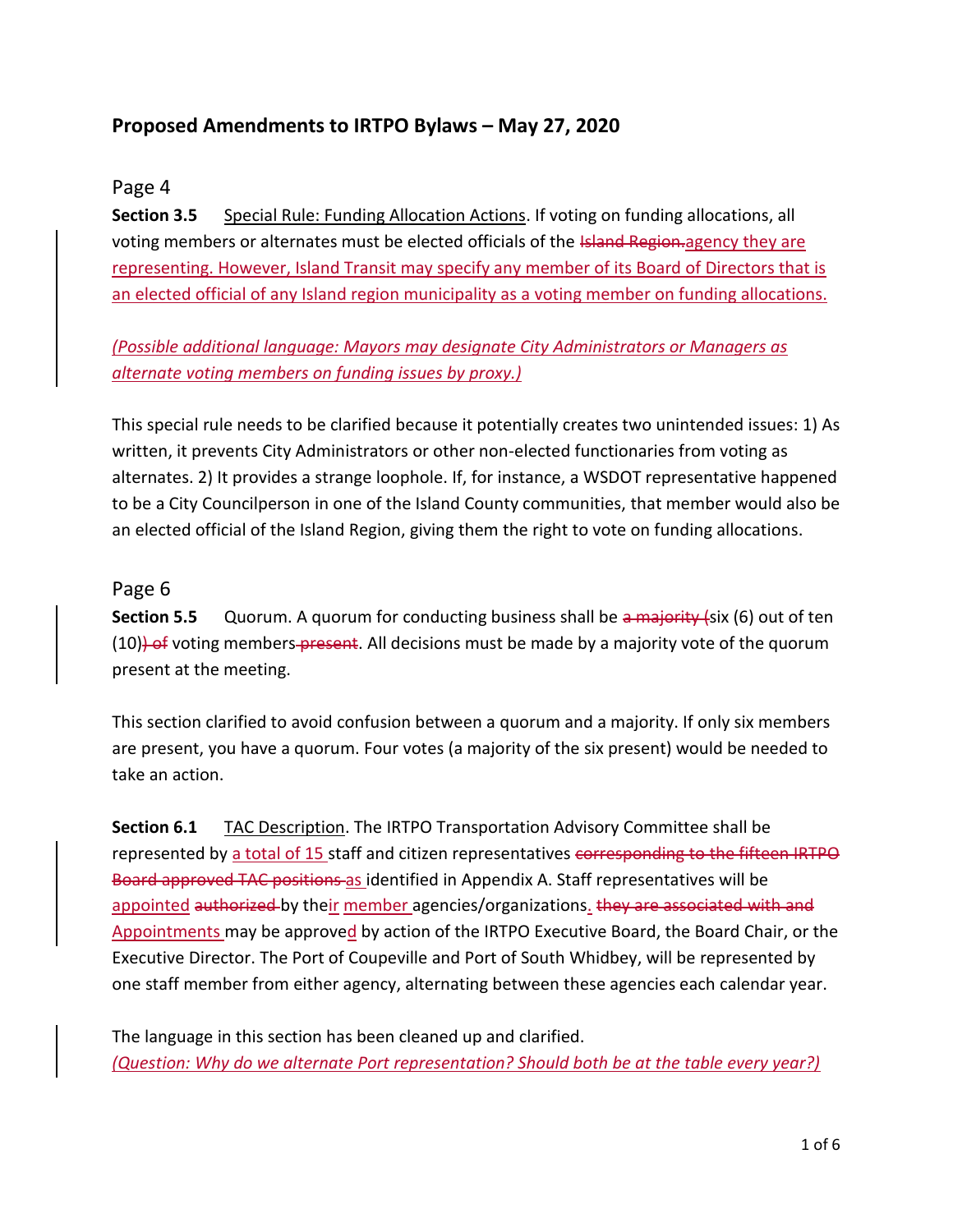**Section 6.2** Citizen Representatives. A citizen from each County Commissioner District shall also be appointed by the Commissioner from the respective dOne citizen from each County Commissioner District shall be appointed by the Commissioner of that District to serve on the TAC. Terms for citizen representatives shall be three years and may be renewed. Terms shall be staggered with one citizen representative position available each year.

The language in this section has been cleaned up and clarified.

(*Additional Question: Do we want to have a limit on how many years/terms an individual citizen member may serve?)*

## Page 7

**Section 6.4** TAC Scoring and Voting. Each participating TAC member is entitled to one vote, or when evaluating project applications, one scoring opportunity per project. When scoring, TAC member(s) will may not score a given projects if for which their agency is the project lead. Project scoring may be facilitated by email ballots when necessary to meet quorum requirements or if the IRTPO Board Chair or Executive Director determine that additional scoring participation is needed. A list of participating TAC members is attached herein as Appendix A and may be updated as an administrative change (per section 6.1), to reflect staff availability according to defined positions.

The language in this section has been cleaned up and clarified.

**Section 6.7** TAC Meeting Date, Time, and Place. Meetings will be held on the second Thursday of the month at 1:00 pm in Island County Law and Justice Building, Room 131, or as otherwise specified on the meeting agenda/invitation.

Amending the designation meeting time/location for the TAC to allow for flexibility in the event of circumstances such as we are now in with COVID-19.

*(Additional Question: Should we include language for TAC and the Executive Board that specifies the option of virtual meetings and includes alternate meeting notification processes?)*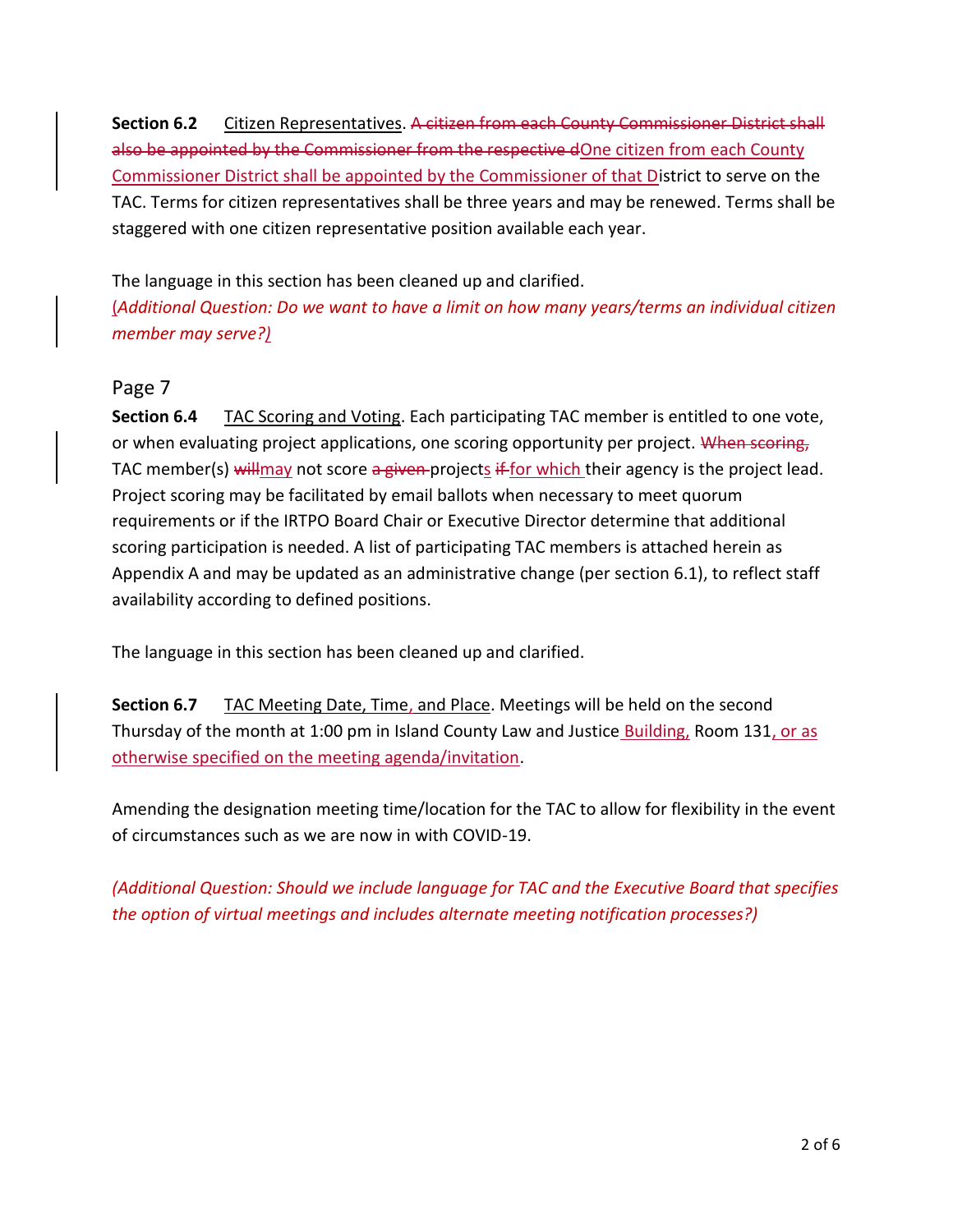### Page 8

**Section 7.2** TEC Scoring and Voting. Each approved TEC member is entitled to one vote or, when evaluating project applications, one scoring opportunity per project. When scoring, a TEC member(s) will may not score a given-projects if for which their agency is the project lead. Project scoring may be facilitated by email ballots when necessary to meet quorum requirements or if the IRTPO Board Chair or Executive Director determine that additional scoring participation is needed. A list of appointed TEC members is attached herein as Appendix B.

The language in this section has been cleaned up and clarified.

**Section 7.5** TEC Meeting Schedule. Meetings of the Transportation Equity Committee will be held not less than twice per year, or as needed to address planning requirements related to available grant opportunities.

Two times per year is not nearly often enough to maintain the kind of working relationships and mutual trust needed to facilitate this process. Quarterly would be my recommendation (assuming you can get people to attend). Perhaps the language should say something like "not less than twice per year" so we don't give the impression that it can only be two meetings per year.

*(Additional Question: Do we want to include language here about coordinating to meet the needs of the low-income, elderly, disabled, and minority populations the TEC Committee members serve? The existing language indicates that the TEC is only important related to applying for funding. Perhaps that is the role of the Transportation Equity Network (TEN) which is not defined in the bylaws. If so, should it be included here?)*

### Page 9

**Section 9.1** Amendment Procedure. These bylaws may be amended by a majority vote of a quorum of voting members. Amendments approved by the Transportation Planning Organization are effective immediately.

A clarification related to Section 5.5. A majority of the quorum, not the entire quorum, is required to take an action.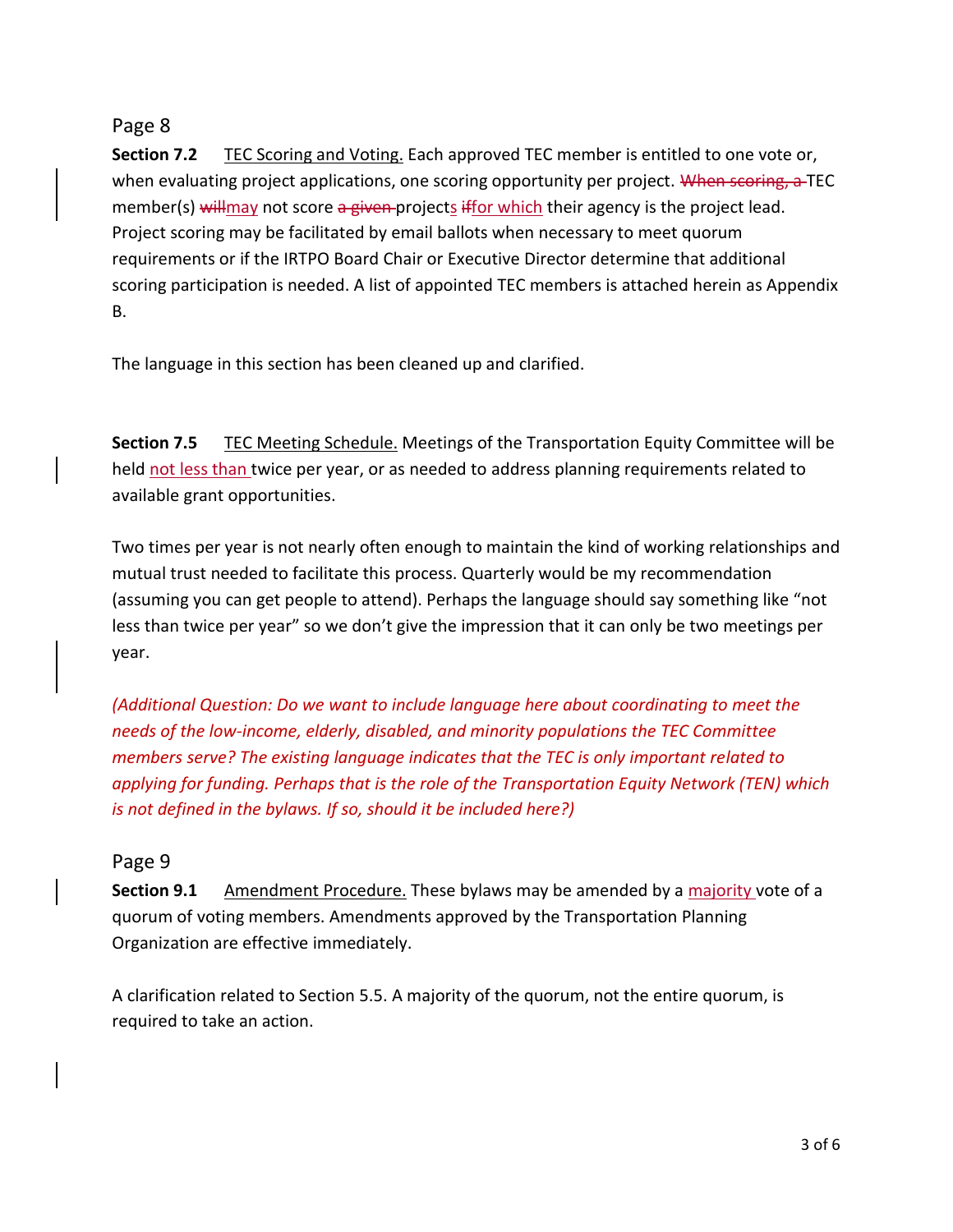**Section 10.2** Ethics Violations. Any Executive Board member who violates these policies will be subject to disciplinary action as determined by a majority vote of the **Executive** BoardCouncil. Any employee in violation of these policies is subject to disciplinary action as outlined in their Personnel Policies. Any volunteer who violates these policies will be subject to disciplinary action as determined by the Executive Director.

Language has been changed because the name of the voting body has changed.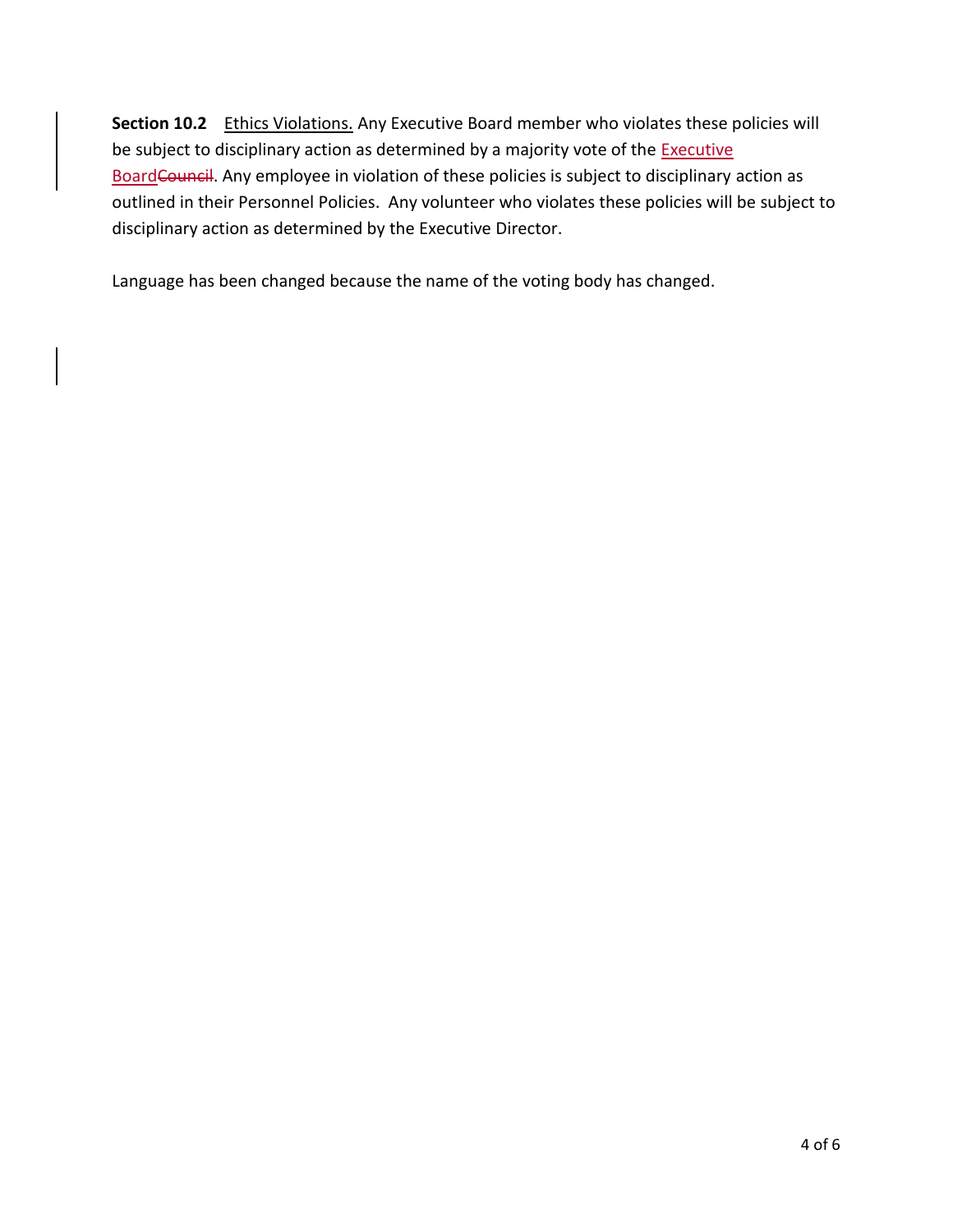## **Appendix A:** This page needs to be updated with names of current staff representatives.

# **Appendix A (updated as needed by administrative action) Transportation Advisory Committee Members**

| Position                                                  | <b>Current Staff Representative</b>              |
|-----------------------------------------------------------|--------------------------------------------------|
| <b>Island County Public Works</b>                         | <b>Connie Bowers</b>                             |
| <b>Island County Planning &amp; Community Development</b> | Nathan Howard                                    |
| Island County District 1 Citizen                          | Don Meehan                                       |
| Island County District 2 Citizen                          | Christine Boswell-Still                          |
| <b>Island County District 3 Citizen</b>                   | <b>Bob Monize</b>                                |
| City of Oak Harbor Public Works                           | Alex Warner                                      |
| City of Oak Harbor Planning & Community Development       | Cac Kamak                                        |
| City of Langley                                           | Stan Berryman                                    |
| Town of Coupeville                                        | Owen Dennison                                    |
| Port of Coupeville / Port of South Whidbey                | <b>Stan Reeves</b><br><b>Chris Michalopoulos</b> |
| Island County Public Transportation Benefit Area          | <b>Todd Morrow</b>                               |
| <b>Island County Economic Development Council</b>         | <b>Sharron Sappington</b>                        |
| Scenic Isle Way Manager                                   | Sherrye Wyatt                                    |
| Naval Air Station Whidbey Island                          | <b>Bryan Tyhuis</b>                              |
| Washington State Dept. of Transportation                  | John Shambaugh                                   |